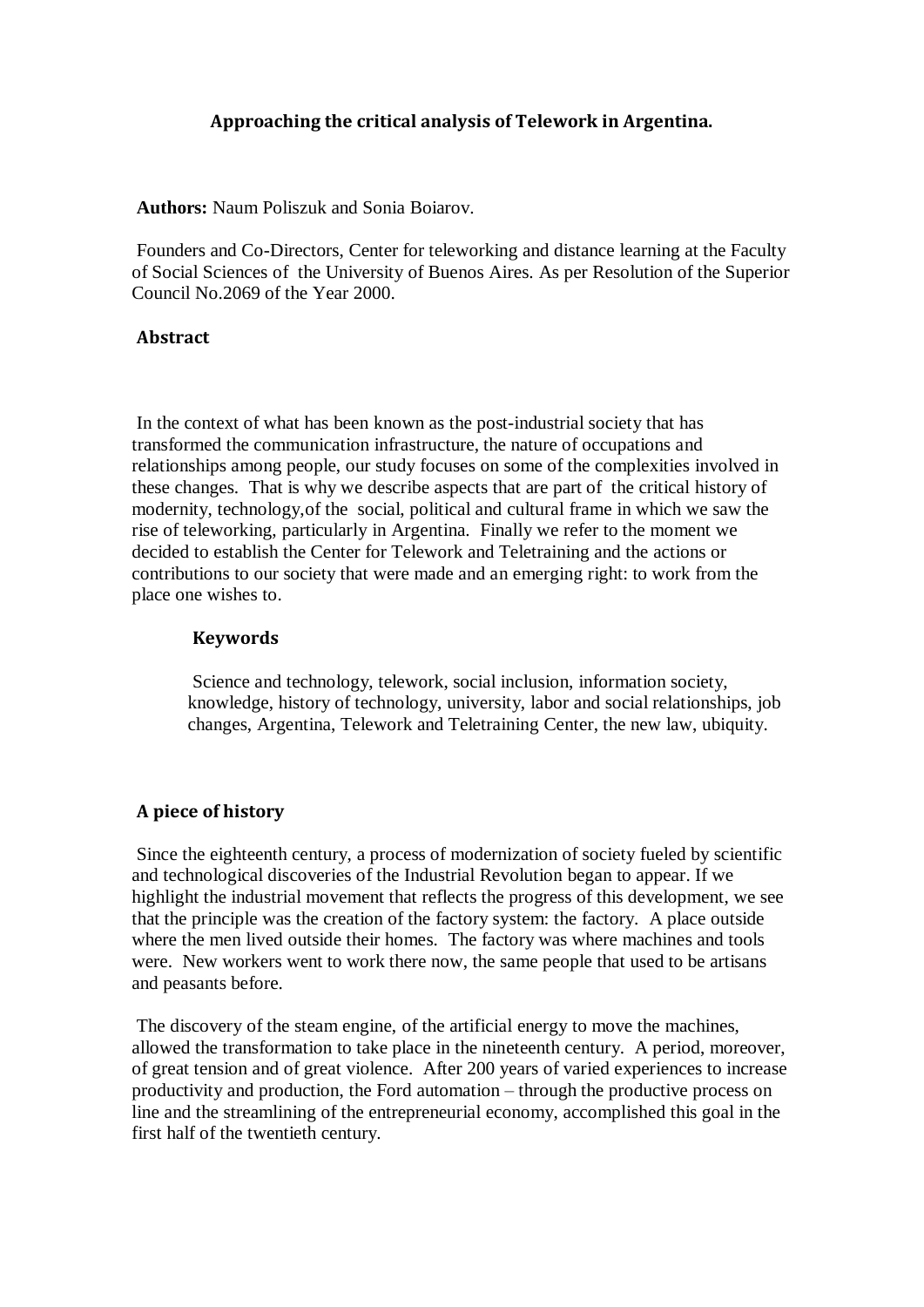The Microelectronics Revolution in the early years of the XXI century represented a substantial change. This is all about technique in design and production of electronic materials, high-speed small circuits. Its application to the work tools, change the composition of the productive forces, technifying them and reducing labor force.

In this process of advancement of technology, economic science is also changing but the contradiction between market and State still continues. And the vision of the ideologies that underpin the concept of biologization as the "natural law" of the social consequences of selected economies also remains.

A socio-historical view of the pendulum movement that characterized the development of productive forces, its contradictions and crises, shows us the technical, economical and social bases that led to Telework.

With a historical look at the interaction of the social movement with the advance of science and technology, we can appreciate for the first time that with the Microelectronics Industrial Revolution, the speed of process innovation is higher than the speed of product innovation, unbalancing the notion of value, affecting the entire production system, makes productivity and production increase, but restricting the use of labor and applying science to the productive forces.

Labour markets constituted in and by the industrial revolution cease to play their traditional role of providers of workers.

The abstraction work, expresses a specific activity of the production process of modernity and is not a historical or anthropological condition of existence. It is a functional space of the modern economy.

Computer technology, born under this microelectronics revolution, causes various human activities to become redundant and / or be replaced by robots.

National and / or regional economies strive hard to use microelectronics to foster development, to compete, and to avoid major economic imbalances, destabilizing movements that might compromise the institutions.

Depending on how the gigantic productive forces of microelectronics are used they can become free time and good life for everyone, but if used irrationally they will mean mass unemployment and collapse.

In this regard, it should be noted that the current production process is based on the society of work, in achieving full employment, higher productivity and production, and on the other side on competition, which requires modernizing and developing the productive forces using less labor.

What will happen if the production process no longer needs the use of workforce?

## **A perspective**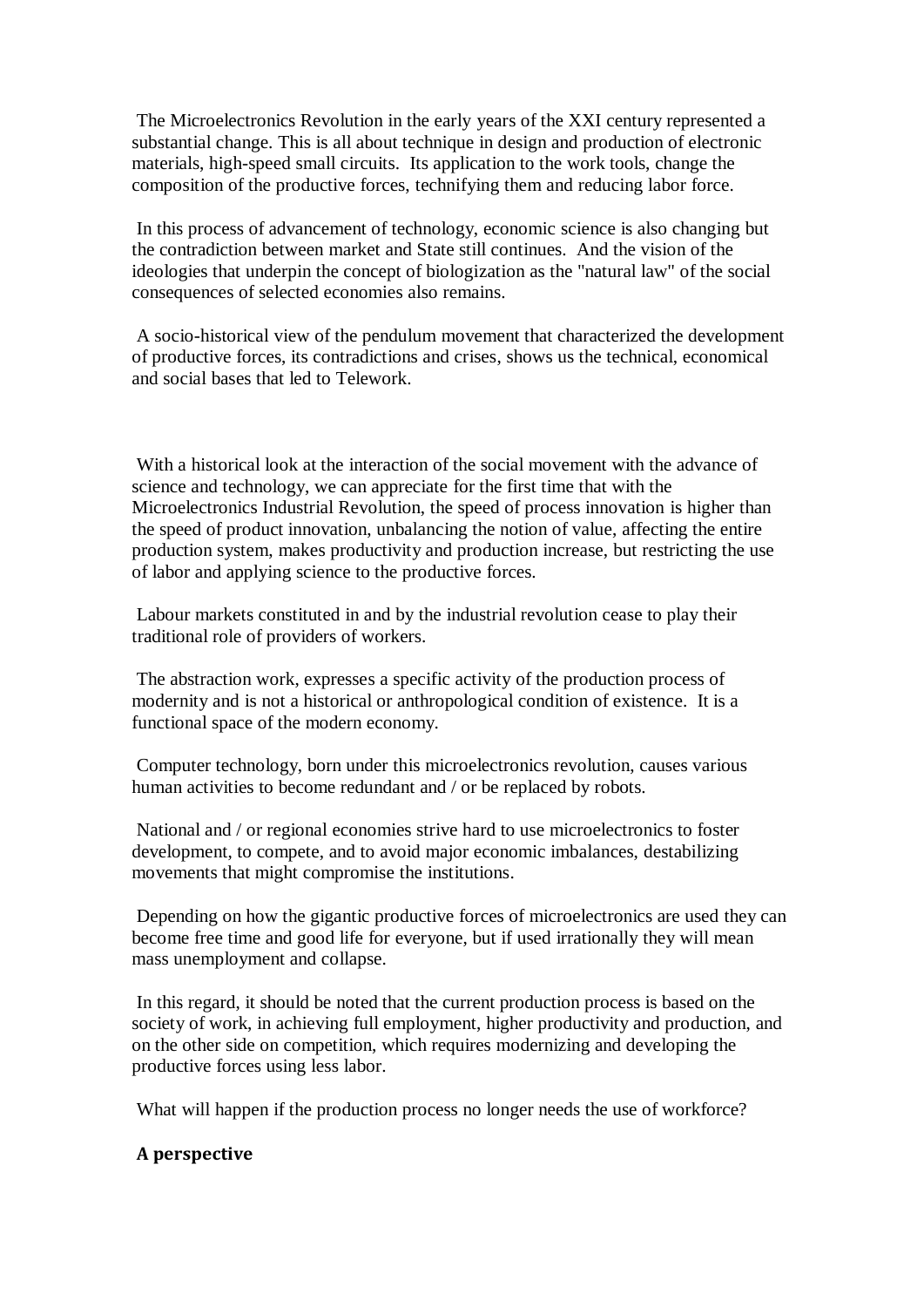A process expressing a movement of appropriation of these technological changes by part of the society could be foreseen in the future, a global movement aware of new technologies, the possibility for a more democratic use, of its value as tool for aid and solidarity .

It is very difficult to draw a program in theory, a specific plan of what to do, but that aspiration of the social use of new and unexpected microelectronic technologies may be accomplished through joint action by all stakeholders.

The concept of immaterial labor used in the information society in the fields of medicine, culture, education, consultancies, general services, envisions a process of great potential for development that may exceed the current modern system of production that this paper considers immaterial in terms of social costs or entrepreneurial costs.

The concept of immaterial labor amends the modern concept of work and also modifies all the relations of labor, materials and law.

Access to the Internet, to biotechnology, nanotechnology, sets the problem that science and technology can not exist alone, and cannot produce progress if isolated, this relationship will be successful in a context of socio-economic development that overcomes earlier stages. We begin to see that the production of wealth is decoupled from the use of labor, of the labor force. The logic of scientific and technological progress was expected.

Competition, the engine of development of the current mode of production, imposes the replacement of labor in the productive forces by robots, by automation, by remote management. What will happen if entire sectors of the construction, production, marketing, storage, distribution and even the management are excluded from work?

The process promoted by the application of new technologies (IT) changes the form and content of work. Just as the beginning of the Industrial Revolution it replaced animal and human energy for artificial energy and the use of machine tools, the Microelectronics revolution, produced and continues to produce the replacement of certain brain functions by the computer.

This new tool, the computer, which constantly changes in speed and exceeds the most daring math calculations, can run almost all the economic, scientific, production, trade, banking, research, educational, military processes. It is really very difficult to determine the meaning and destiny of these inventions, of these creations of the human mind. What we can say is that it is not the work of a talent, a person, an original and unique act. It is the work of many scientists, thinkers from different fields, of social practice that has been achieved, the scientific and technological movement of society, of the maturity of the tasks of observation, analysis, modifications and changes taking place continuously in the manners to produce the material and cultural means of humanity.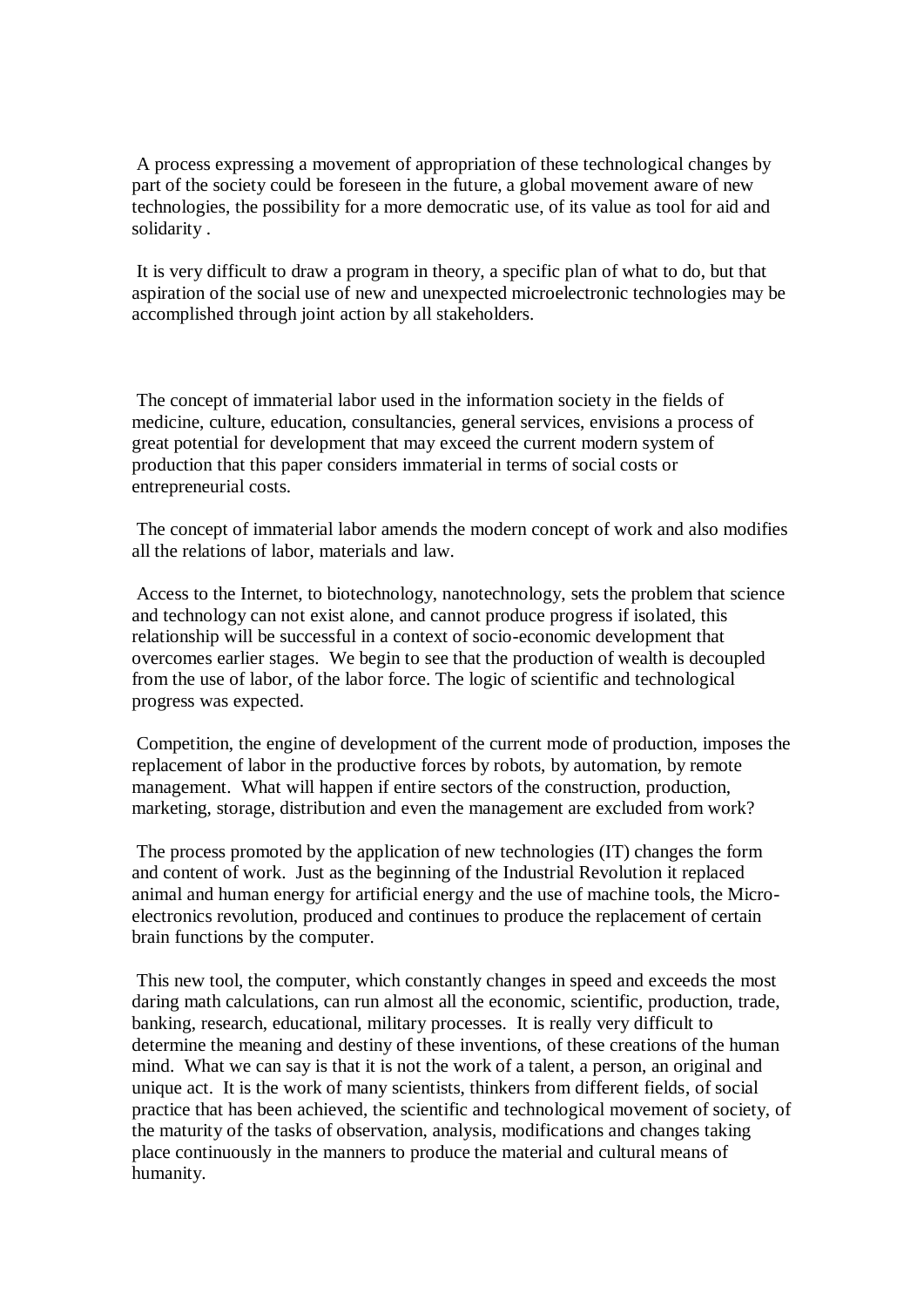The role of the society combines with the role of individuals and the intertwining of those actions creates, makes, moves history moves in one direction.

# **"Intelligent machines"? Computer technology: getting started**

In the seventeenth century in France and Germany the mechanical device known as "La Pascaline" was invented, where data is represented by the positions of the gears.

In the nineteenth century, the mathematician C. Babbage designs a "Difference Machine". By means of mechanical devices repeated additions were made. Then the project is abandonned and under de influence of Jacard who gets involved in creating analytical machines programmed with punch cards. It was applied to the textile industry, in textile mills, for making drawings in carpets and bedspreads.

In 1944 machine called "Mark" is built, an electromechanical elements based machine called "relays."

In 1947, at the end of World War II, the Department of Defense of the U.S. sponsors and funds a project to create the first electronic computer, called ENIAC. It was huge. It consisted of 18,000 vacuum tubes, which consumed 200 KW of electricity. It could perform 5000 mathematical operations per second.

In 1949 engineer and Hungarian mathematician John Von Neumann joined the project. He is considered the "father of the computer" for his ideas and inputs. The EDVAC computer is designed with the idea of coexistence of data and instructions, in order to be programmed with a language.

We had to take into account two requirements:

1 .- The way the computer is built.

2 .- The way the person communicates with her.

The process continues with smaller devices, faster and with more memory.

Those are the objective and subjective conditions that give rise to Telework. It is not a fad, nor is it a casual invention. Teleworking is the product of the degree of development in science and technology applied to the mode of production. It is a new tool, replacing many complex functions of the human brain.

In some way, a cycle that begins with the first Industrial Revolution and culminates with the so-called Third Revolution is completed. In this manner in a period of almost 400 years, it created machines that replace the physical and intellectual work of man in many respects.

At first, the use of computers was restricted to the military field, as in the Second World War when it was used to solve encrypted messages and orders of the enemy.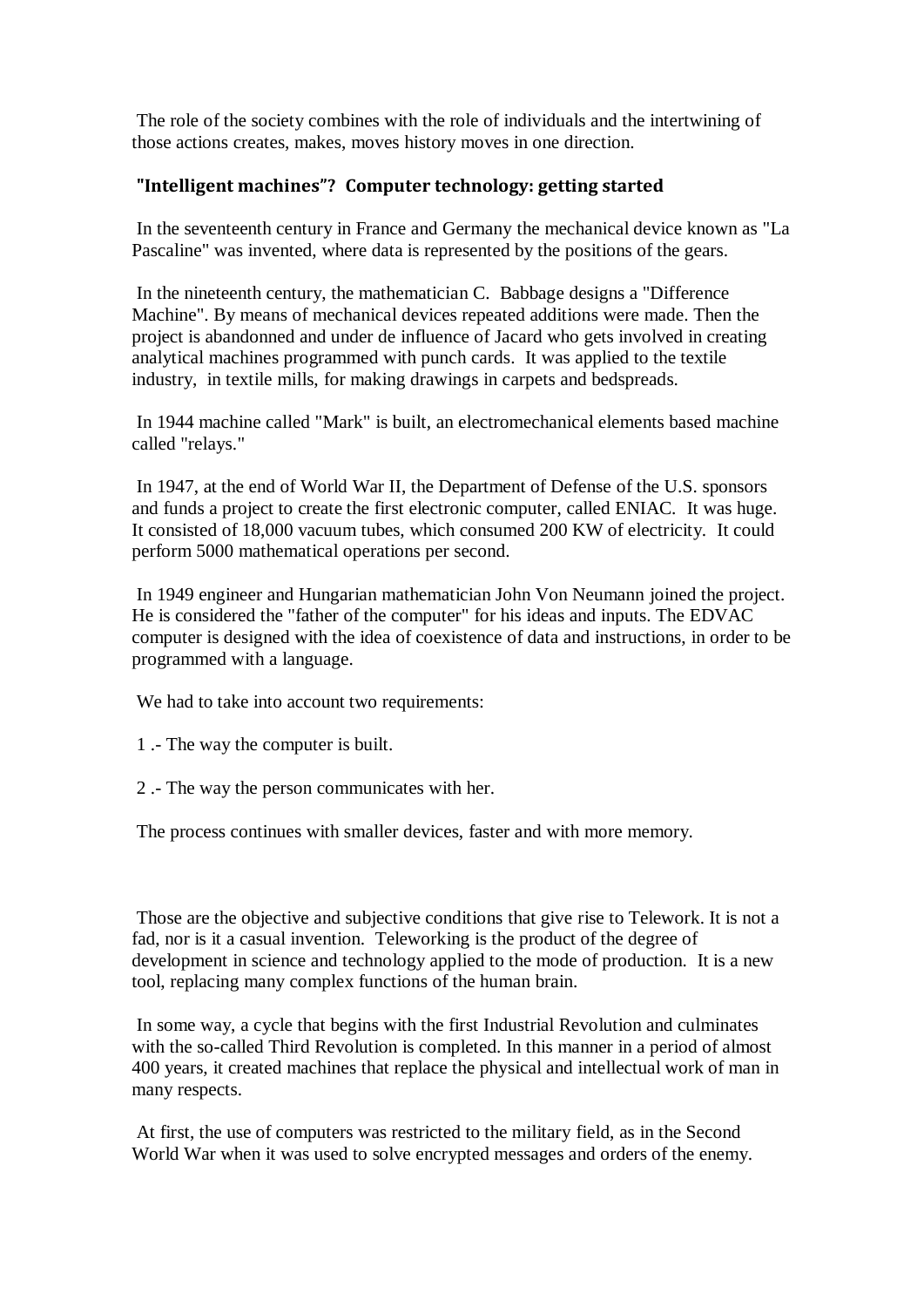The first steps of the Internet were also born at that time, and from that moment om it will be adopted as a tool for civilian, industrial, commercial, and computing use.

Thus, the computer is installed permanently in civil society when it is used for work, when it becomes a working machine-tool and in this way, with scientific-technological progress and dematerialization that work can be conducted outside the company´s premises. You can work remotely and at different times vis-à-vis the work in the factory or office, which is a place created during the first industrial revolution.

The term Telework was created by Jack Nilles, and conceptually means working with tools, computers and outside the business premises, i.e. at a distance. Nilles says: "telework (TT) means sending work to the worker instead of sending the employee to work" At the same time, Francisco Ortiz Chamorro explains that "telework (TT) means "replacing the labor movement by telecommunications. "

#### **Knowledge. Telework**

In 1999, Claudio Altisen, Professor of Philosophy and Educational Sciences, wrote: "the development of new communication technologies, together with the changes of all modes of production are bringing major changes that has to do with the use ... "" there are increasing amounts of wealth with more reduced volumes of work. "

It should be appreciated that the use of computers is becoming cheaper, while human labor costs are high and rising. The employment implications are obvious. Given the intensity and the increasing productive power of labor, working hours involved in production should be shorter, the person enjoying more free time.

In this context of change of magnitude, the Scientific-Technical Revolution, i.e. Microelectronics, requires knowledge as a strategic resource.

Since the early '80s the emerging technological paradigm reformulates the typical working conditions of the industrial revolution, imposing political and cultural definitions, which will pave the way of economic and social processes and also the fate of several nations.

The gap between manual and intellectual work will get sealed, and the minicomputer will be used in all services, while companies will manage and monitor automated tools, robots, databases, and training, study, research will result in comprehensive training.

Perhaps the reduction of working time and labor is the most compelling issue. It is assumed that the tasks demanded in the late 70s by the production system could now be conducted in 75% less time. This situation is changing the nature of civilization.

The concept of work known so far and borne with the industrial revolution has reached its historical limits. Education, information, and the ability to innovate are the new strategic resources that will define the role of the various countries and regions in the XXI century. In this context, the role of the university, articulated with the systems of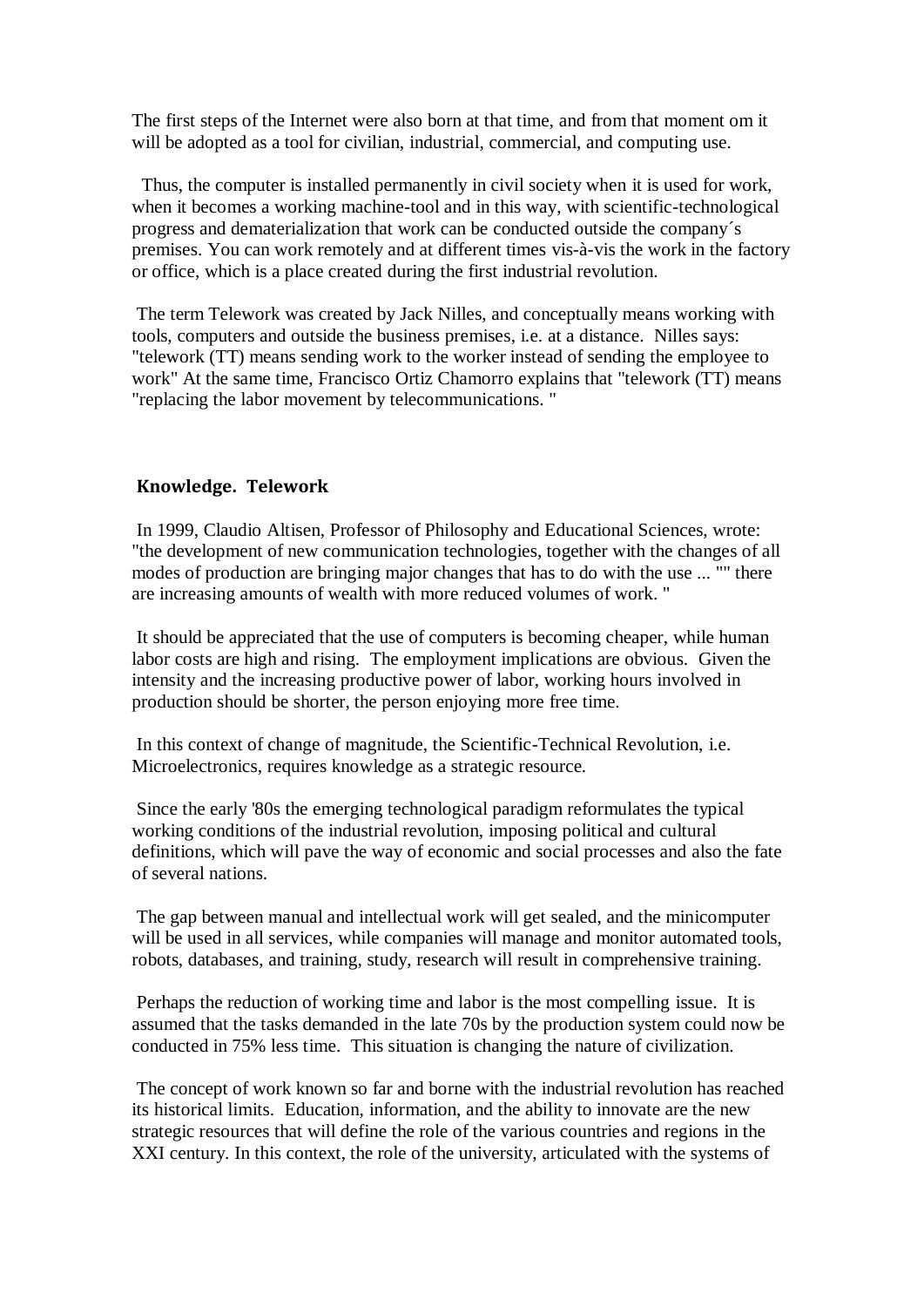scientific-technical development becomes crucial in expanding the strategic resource of knowledge.

Education is critical to building a multicultural society, to telework, we must understand that modernity built its understanding of education for centuries. The school took possession of its contents and separated children to educate them in a disciplined and pedagogically controlled field, but now we face a new process, a new educational strategy that can respond to the development of new productive forces, the new way of working, to teleworking and to the new production development.

 In September 2003, Tulio del Bono, secretary of science, technology and productive innovation wrote in Clarin newspaper: "... the decline of the model of industrial society was accentuated – which had capital and machines as the main factors of production and instead a new knowledge society is emerging, characterized by the intensive application of knowledge in all spheres of life ... "

## **What happened and what is going on in Argentina?**

Long before we read the statements of Tulio del Bono and Altisen in the year 1999 the computer was already being used in the academic field as an essential took in research, dissemination of knowledge and information.

In September 2006, ie., several years later, an article was published in the newspaper Página 12, signed by Diego Hurtado de Mendoza "What is knowledge for in Argentina" posing the following question: What should be done in Argentina so that the production of knowledge proves useful to social and economic development?, and the response was that "... the answers can be classified into two ideal limit cases ...." One of them inspired by American and Japanese models. Argentina´s scales could also be those of Finland, Ireland or Australia, as well as Chile and Brazil. The other response is to try to build diagnosis and forecasts based on history, sociology, anthropology, economics and political science applied to the study of the local scientific and technological activity, capable of redirecting the production profile and facilitate things for Argentina to join a technology-intensive production" And continued: " ...it should assume that this academic production is autonomous, generating conceptual categories, study cases, stories or alternative ethnographies to those made by the traditions of the developed countries. "

The project involving the establishment of the Telework and Teleinformation Centre by the end of the year 2000, approved by the Governing Board of the Faculty of Social Sciences of the University of Buenos Aires, finds its roots in the same sense, the idea of a multicultural society, freedom of criticism, and broad and free education.

The new microelectronic and information technologies come to our country since the mid-'70s and early '80s, transforming the quantity of employment, and implementing new ways of working and new occupational profiles. They have also changed the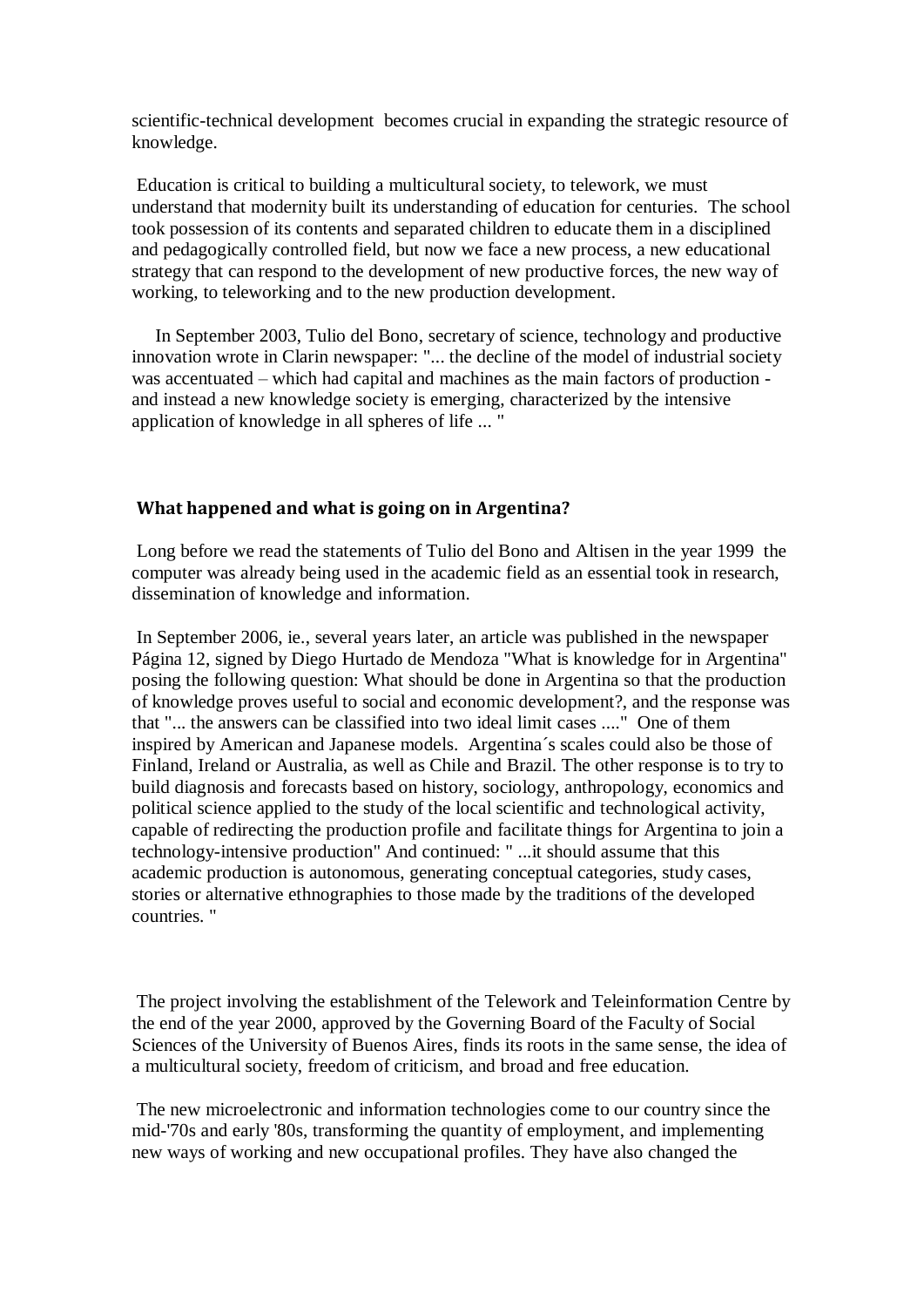organizational technologies, which resulted in the use of IT to new forms of work organization in both the traditional work place and in different locations.

The creation of new formats such as telework generates new jobs with new characteristics. It is worth recalling the objectives of MTEySS (Ministry of Work and Social Solidarity) in its report on the Information and Knowledge Society. : A) To promote, generate and monitor decent working conditions for teleworkers ... ... .. b) to update their training on a permanent basis. c) To purchase the necessary equipment to do so. d) To promote high-tech companies with the SCTeIP, e) To engage SMEs in these innovation processes.

It should be clear that the Internet became widespread here since 1995. Joel Mokyr<sup>1</sup> explains that creativity and intellectual potential of society to create technically complicated mechanisms, produce differences and that these differences can be seen in their difficulty to transform them in economic growth or in its diffusion and generalized use. In other words, technological change, the appropriation made of it and the social use or application will set the course of social development in each country.

# **The CTT- Telework and Teleinformation Center (2000)**

Although telework started to develop before, and the University was not the only center to do so nor the first one to speak about telework, the project presented at the Faculty of Social Sciences was a milestone in our country.

In the combination of: *IT (invention) + University (CTT - innovation) + Economic crisis (unemployment, emigration) + social appropriation (media),* the CTT made the difference and provided the framework of institutional credibility and hope that society needed.

In the midst of a virulent economic crisis that had begun in 1995, and reached its climax with lootings and presidential destitution in 2001, resolution 2069 of the year 2000was approved by the Governing Board of the Faculty of Social Sciences of the University of Buenos Aires. At that time, unemployment was increasing and had led to a significant migration of students.

The events of the 2001 crisis and the support of the mass media helped us to establish a strong link with society and we took the *people's side.* This was characteristic of the **first stage** of the CTT in Argentina: the urgency of addressing unemployment and migration.

During the first years we were on the side of those seeking a different job opportunity. The context showed a complex network of players involving workers that were not conveniently trained, unions with little information, companies that did not want any change at all, rising unemployment, governments which had just discovered the Information Society and scholars who refused to see technological progress. This meant implementing various communication strategies and specific actions. The prestige of the University of Buenos Aires facilitated the task of approaching society.

 $\overline{a}$ 

<sup>1</sup> *La Palanca de la Riqueza. Creatividad Tecnológica y Progreso Económico. Alianza. Madrid, 1993, 433 p.*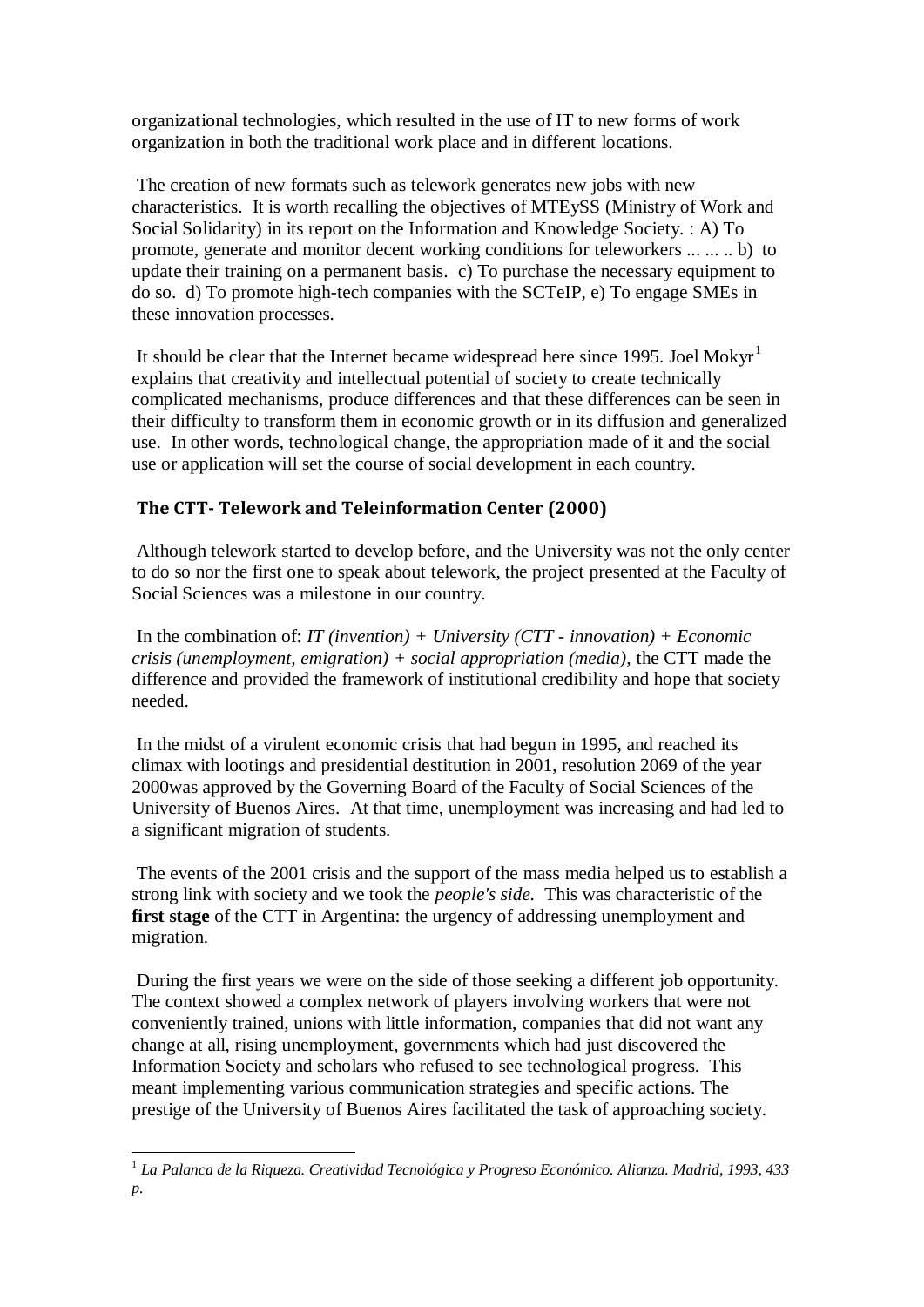We had to fight tirelessly against dogmatism and sectarianism and eradicate prejudices and beliefs of unenforceable promises or even worse ... scam or frauds, which were being built around this new type of work. Ideological confrontation is still unsuccessful, where intolerance dominates relationships. No matter how good an innovation is, it would not develop if social support is missing. Prejudice destroys the urge to create and paralyzes us.

It was important to provide good information and go forward in the rapid incorporation of additional knowledge which might be instrumental to expand job opportunities. The society learned to organize, to seek support and get together.

The **second stage** in which the CTT devoted himself was to **involve governmental agencies**, both domestic and international: Ministries of Labor, ministries of foreign affairs and international organizations.

The CTT worked directly in the first phase of CMSI (THE World Summit of the Information Society), collaborated in the 2nd. phase with the Argentinean Ministry of Foreign Affairs, managed to involve the Ministry of Labor, got involved in the creation of Group 5 on Telework in the 2007 and 2010 E-LAC and then lost support. Group interests, hegemonic intentions, the struggle for positions of power took precedence over intellectual honesty and respect for diversified ideas. But still so, it achieved its objectives.

The loss of support caused the founders to take refuge in USUARIA<sup>2</sup> a non-profit making Association to continue its training activities with UNESCO (Quito), research with the IDRC (Canada), and the creation of a community that at present is an individual enterprise: the Telework Towers.

Therefore, we speak of a **third stage** in which we try to demonstrate to companies that telework may well accompany development and growth, giving priority to human resources. Telework is the result and the response that society gives at present. It exemplifies on the use of time and workspace. It raises the question of reformulation of the value of use and the value of change. It shows that knowledge has no exchange value. Telework is not a fashion, is a form of work that replaces earlier forms, that exceeds it. Therefore, teleworkers should be together and organized to ride the wave of development and work in the Information Society where the constant and continuous training is the premise.

# This **3rd. Stage** is characterized by SEARCH OF RESULTS AND FOR WORK SEEKING LABOR INCLUSION.

This stage highlights the importance of work seeking cultural change that involves a new way of organizing activities. The challenge of selecting people, setting goals, agreeing the agenda of open meetings, conduct productive virtual meetings, establishing the means and frequency of communication and training in the use of new tools, are just some of the items to be carried forward.

<sup>&</sup>lt;sup>2</sup> Asociación Argentina de Usuarios de la informática y las comunicaciones, [www.usuaria.org.ar](http://www.usuaria.org.ar/)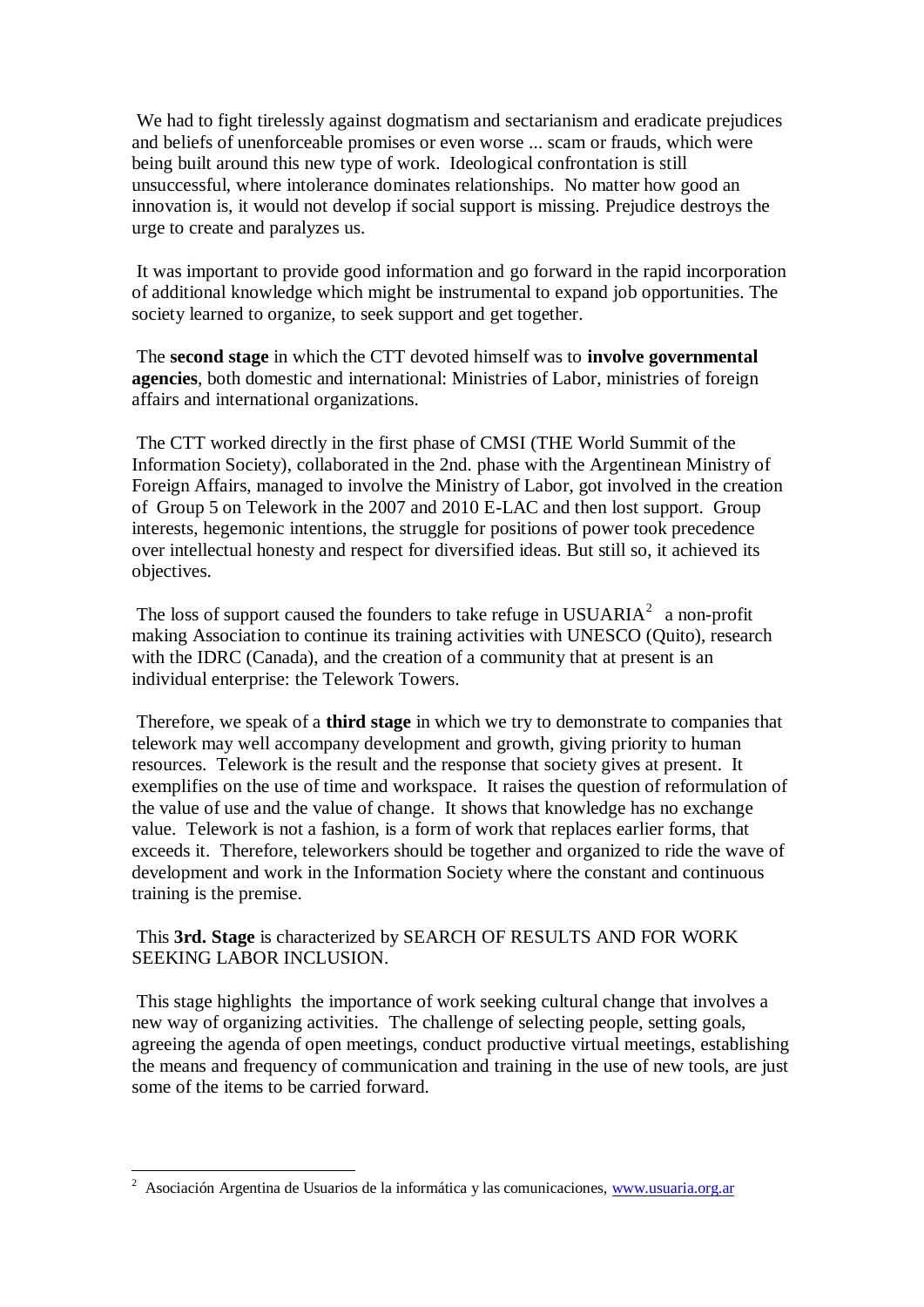Thinking, reflecting, applying existing knowledge that are required to telework is not only the task of the State and / or employers, but it is the task of the whole society. It is the social responsibility of the entire community in the quest for equity and welfare for all.

Distance work breaks with the traditional supervision and requires managers and workers to establish mature relationships based on respect and mutual trust so that telework is useful for the benefit of all. And all this without ignoring the *problems* we face today:

- Education must accompany and prepare citizens to face the new development,
- State policies must establish trade, social, cultural, scientific and technological  $\bullet$ relations in agreement, mutual assistance, encouraging and legislating on the creation of new sources of decent work, preventing informal (underground) work, and the proliferation of non-documented workers.
- Absence of specialized organizations to gather and protect teleworkers.
- Flexibility as a learning and knowledge tool, and the possibility to telework in  $\bullet$ the broadest concept in this category. With the enjoyment of greater freedom, greater relaxation, increased leisure time. It may be the true stability for the future sustained in multiple working activities, the possibility for all citizens who wish to telework, eradicating unemployment and lack of safety.
- Latin America would no longer be the reservoir of cheap labor force,
- It would put an end to the trend towards declining wages as a result of obsolete labor relations, of labor without borders, of scientific and technological dependence and the payment of license fees to highly-developed powers.
- A generation of leaders who will soon be replaced by young people of the Y Generation, who no longer have the same career aspirations within the company. On the contrary, they will have another model of commitment and shall not be willing to sacrifice their personal lives for work. The labor society as we know it today is being questioned, because it causes our anguish and our uncertainties.
- Declining birthrate. Professional women who do not want to sacrifice their careers to devote their lives to their home and children. In the current labor society, feminization, by bringing more women into the productive process, immediately resulted in the contradiction between their work and motherhood.

# **Towards a new right: Working from the place where we want.**

In the early industrial society, the country moved to the city. Large marginal areas were established in the suburbs close to the workplace. Yet paradoxically telework is called *distance work*, when in fact work was never so close.

The ubiquity that allows the use of information and knowledge technologies for work meant a change in the use of the productive space that had not been possible ever before: it spread work on a worldwide basis.

As we have seen, historically the worker who moved where he could find work, lured by expectations of better living conditions. That is why the country moved to the city and town began to receive people willing to live in suburban areas that avoided having to travel, shortening times and the cost to arrive to the workplace.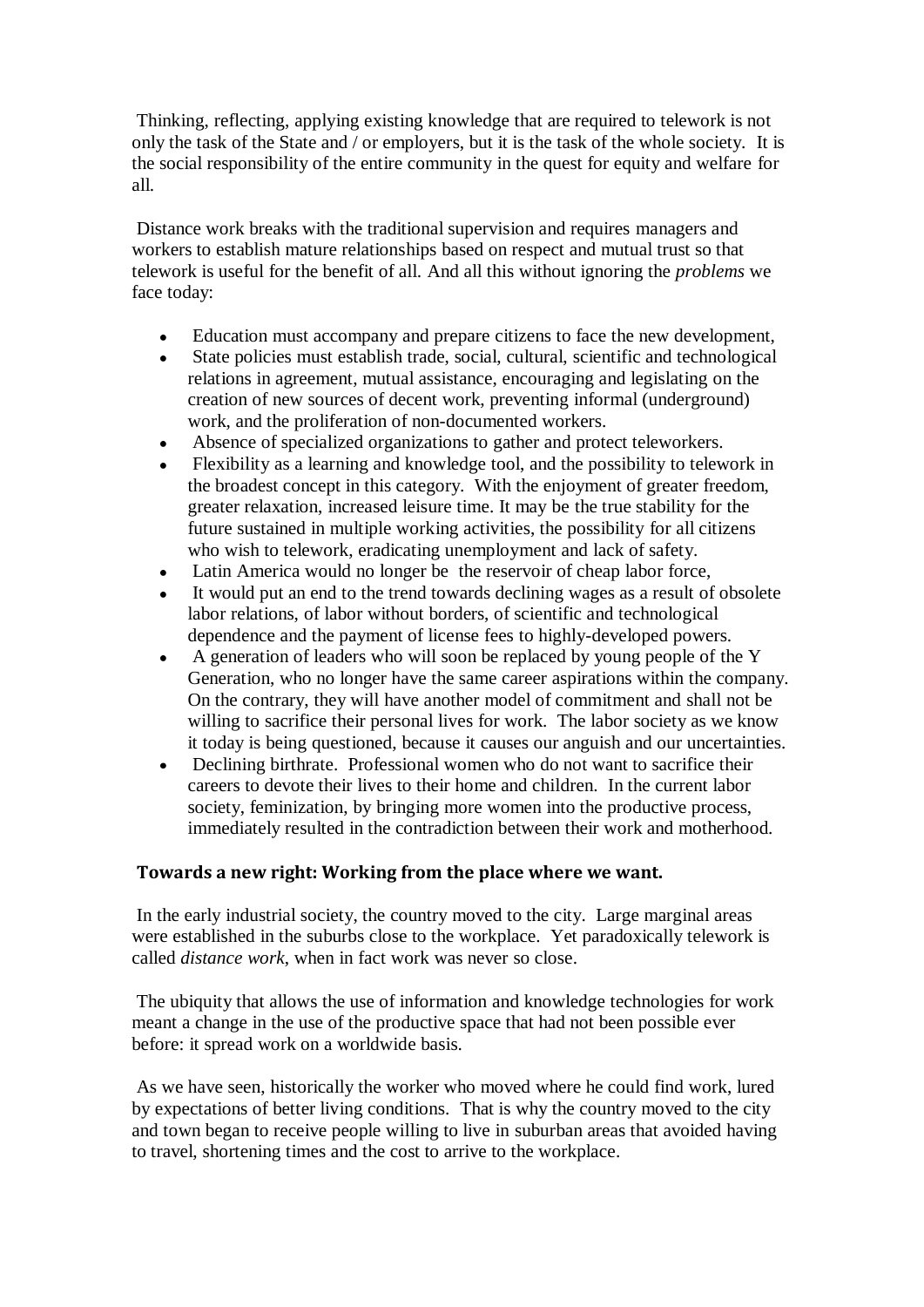The slum called Villa 31 in the central Retiro area and in general the slums in the city of Buenos Aires, show the fastest growing rate and the most expensive to rent. One of the main reasons is because they are closer to labor suppliers. Latin America in general, has generated marginal areas considered, initially as a reserve labor force, but which ultimately proved that labor insertion was difficult.

The technological evolution that gives rise to the Information and Knowledge Society allows different uses of the workspace. Putting it closer to the worker who is available to perform his/her tasks, sometimes as close as in the living room of her own home.

Space is not just the office or factory, because now it can be built where the worker is, at the very point of convergence of knowledge and the IT, that finally results in ubiquity and at the same time universality.

We must learn to ask new questions before making our decisions: Why migrating? Why leave the city we love to go to another one in search of work? Why not rethink the space and make new proposals to our boss? Why not continue studying? Why not accompanying our son, who has migrated, without losing the job that we have? Why not accompanying our sick relative? Why not be with our children in the park, on a sunny Monday in the early afternoon?

Not considering ubiquity also has economic value. The staff which is scarce in a city, can be found elsewhere, but perhaps the employee does not want to leave their place of residence or his family. 40% of the seats can not be met, causing losses to companies for products that are not made or services not provided.

Some office spaces are usually empty 70% of the day and in some cases this represents around 20% and 30% of the value of the job.

A study on brain drain says:

"It is estimated that over the past 30 years some 50,000 Argentines with university degrees left the country, of which 20,000 are scientists. The average cost of a college education is estimated to be USD \$ 25,000 so the total amount "sent" in the form of human capital would be between 1,000 and 2,500 million dollars. (M. ALBORNOZ, et. Al., 2002)".

Technological development can make unnecessary certain social and labor movements, either internal or external. But will ubiquity be eventually "a social value?

To think about the "ubiquitous society" like Japan, would be a long way and of investment in technology and of dimensions unattainable for Latin America and the Caribbean ... but what if we would only dare to think that the choice of where we wish to work becomes "a new right?

Sources:

```
http://www.universia.com.ar/portada/actualidad/noticia_actualidad.jsp?noticia=20280
http://www.eclac.org/celade/noticias/paginas/5/27255/Busso.pdf
Fuga De Cerebros Argentinos: Causas Y Consecuencias De Un Fenómeno Que Continua, Diana Valeria
```